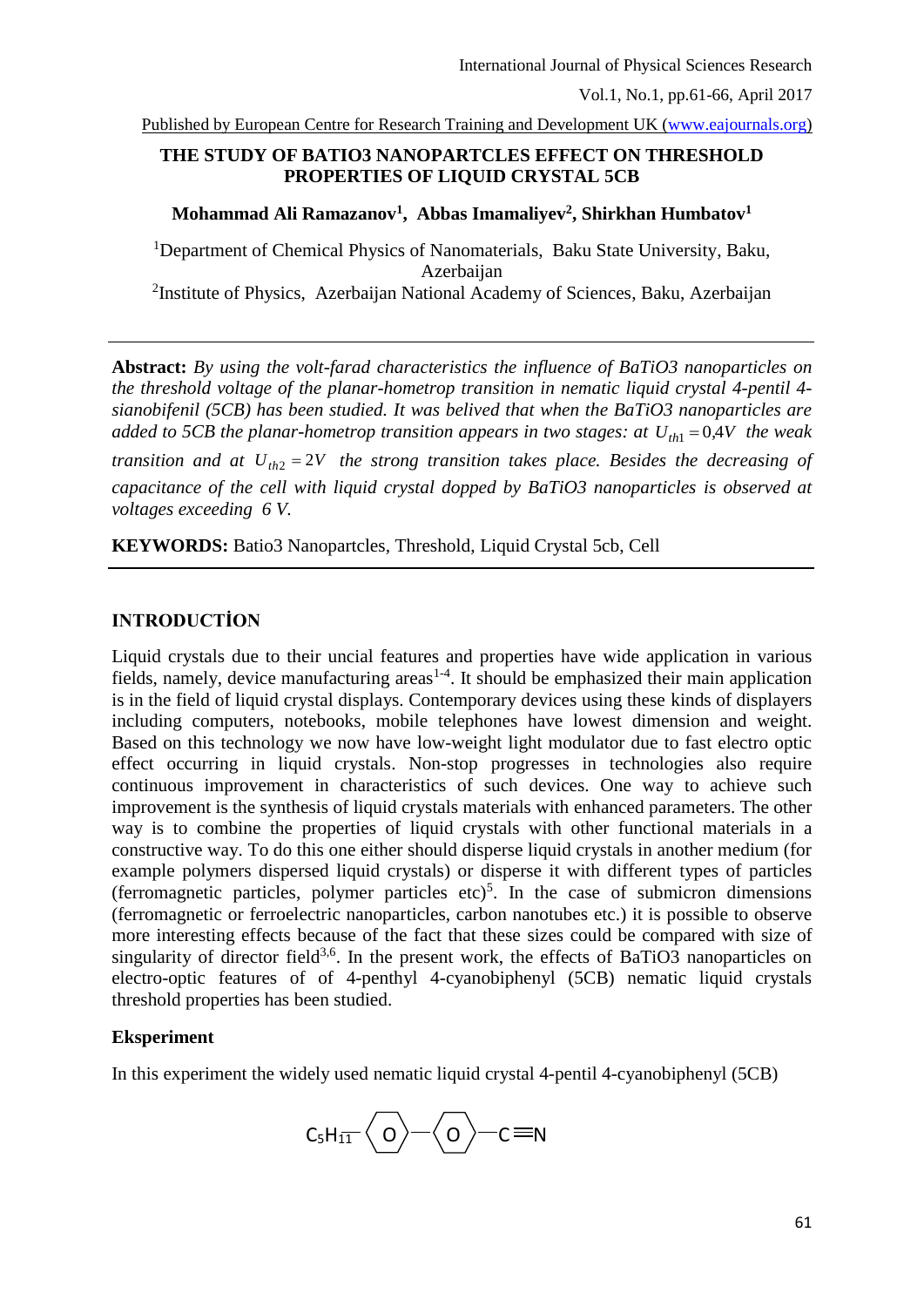Published by European Centre for Research Training and Development UK [\(www.eajournals.org\)](http://www.eajournals.org/)

has is been used. This material has nematic phase in  $22 \degree C$  -  $36 \degree C$  temperatur interval and has high positive dielectric anisotropy:  $\varepsilon_n = 19.5$ ,  $\varepsilon_1 = 6.7$ ,  $\Delta \varepsilon = \varepsilon_n - \varepsilon_1 = +12.8$ . The material parameters for this crystal could be found from lots of monographs<sup>7</sup>.

Barium titanat is a ferroelectric material with high spontaneous polarization  $(P<sub>S</sub> = 0.26 \text{ Kl } / m<sup>2</sup>$  at room temperature) and its Curie temperature is 120 °C<sup>8,9</sup>. BaTiO3 nanoparticles lose their ferroelectric properties in scales smaller than 100 *nm*.

In our experiment the BaTiO<sub>3</sub> nanoparticles with average size of  $600$  nm has been used. Dispersion of these nanoparticles in liquid crystal is carried out under the known technology<sup>10</sup>. BaTiO3 nanoparticles, oleic acid and heptane are solved in weight ratio of 1:2:10. For 10 minutes and under the effect of ultrasound shaker, the nanoparticles uniformly distributed in the system and then stabilized. The resulting colloid system was mixed with nematic liquid crystal by this means that the ratio of BaTiO3 nanoparticles and 5CB is 1: 99. The obtained solution is kept at temperature 60  $\degree$ C for a day to achieve the full evaporation of heptane.

The electro-optic and dielectric properties of the liquid crystal are measured in electro-optic cell. The electro-optic cell has layered sandwiched structure and consist of two parallel glass plates separated by teflon film. The internal surfaces of glasses are covered by transparent and conductive layer of ITO. To get a planar orientation (liquid crystal molecules are parallel to surfaces) a thin layer of aligning material is surfaced over the conductor layer. In this experiment the well-known polyimide<sup>11</sup>



has been used because of coating technology of polyimide is well established. The polyimide firstly is solved in dimethylacetamide (5% solution) and then screened through a glass filter with 16  $\mu$ m pore size. A drop of resulting solution then is laid out on a glass plate with transparent ITO layer and the plate is rotated in a centrifuge machine with frequency 50 *sec-1* in order to get uniform thickness. Then the glass plate is placed into drying camera with  $300^{\circ}$ C for a 30 minutes (for full evaporation of heptane). After this thermic treatment (polymerization) step, the uniform polyimide layer is achieved. Finally, the surface of the substrate is rubbed with a soft piece of cloth in one direction. The resulting microgrooves remove the degeneracy in the surface and the homogenous planar orientation of liquid crystal (Chatelain method) is attained.

The thickness of the liquid crystal layer in the electro-optic cell was assigned by a teflon insulator and is calculated exactly from the electric capacity of empty cell:

$$
d = \frac{\varepsilon_0 S}{C_0}
$$

Here,  $\varepsilon_0 = 8,85 \text{ pF} / m$  is the electric constant, *S* is the area of electro-optical cell and  $C_o$  is the electric capacitance of empty cell. The accuracy of measurement for thickness is about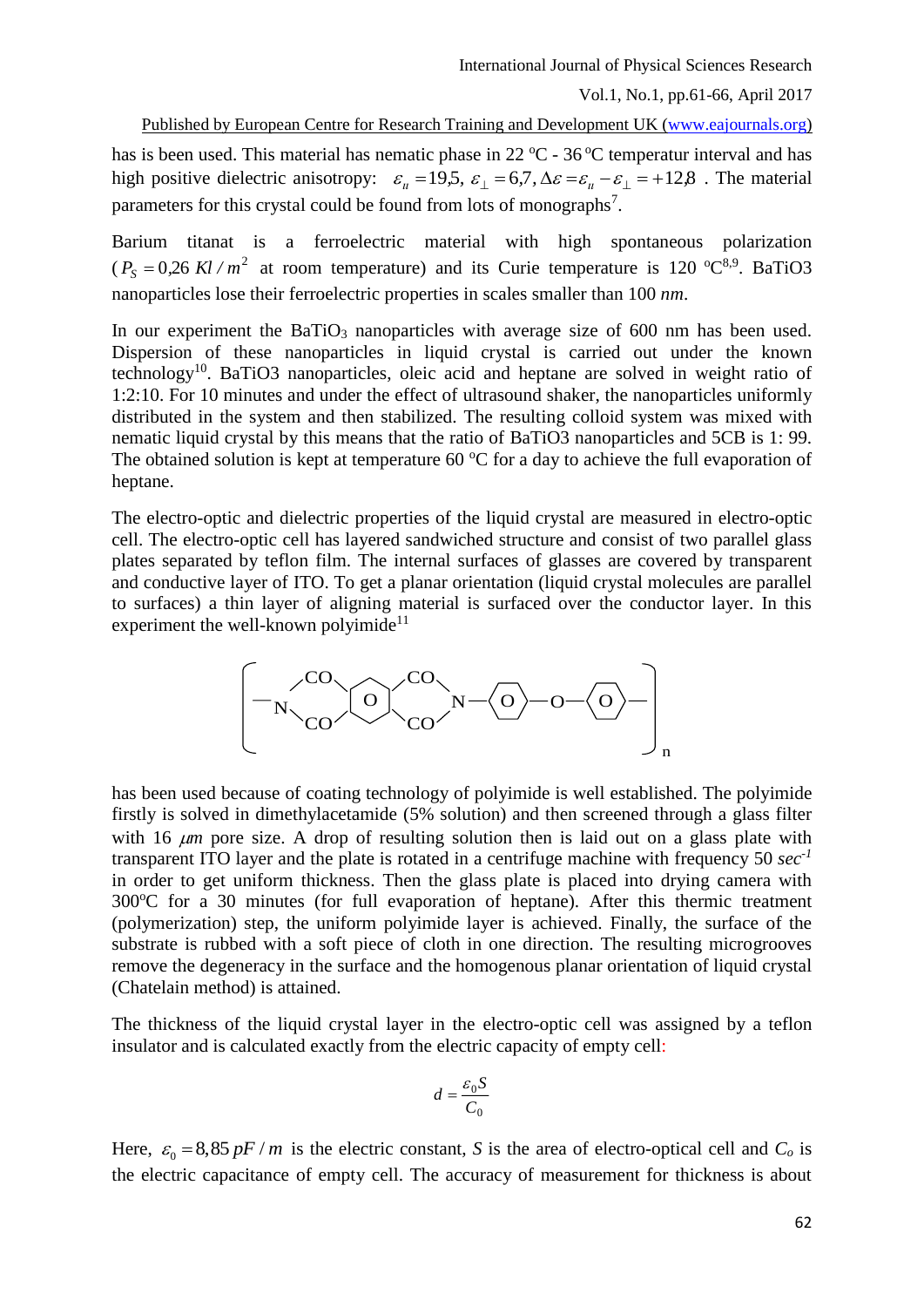Published by European Centre for Research Training and Development UK [\(www.eajournals.org\)](http://www.eajournals.org/)

0.5  $\mu$ m. The homogeneity of thickness is achieved by pinning of glass plates in 4 points via removing of interference pattern. The process of filling of electro-optic cell is carried out in an isotropic phase of liquid crystal by capillary method.

One of the important parameters for liquid crystal displays and light modulators from application point of view is the threshold voltage  $U_{th}$ . This parameter could be derived from the voltage dependence of cell capacity (volt-farad characteristics). The electro-optic effect changes the effective dielectric permittivity of liquid crystal and this reflects in the change of electrical capacity of electro-optic cell. The electro-optic effect in liquid crystal 5CB is the planar-homeotropic transition due to positive dielectric anisotropy of 5CB. In this transition As a result of increase of effective dielectric permittivity of liquid crystal the electric capacity of the electro-optic cell. As the threshold voltage is taken the voltage from which the capacitance starts grow up.

As seen from volt-farad characteristic as a result of planar-homeotrop transition the electric capacity increases  $\frac{C_{\text{max}}}{C_{\text{min}}} = \frac{2650}{1150} \approx 2.5$ 2850 min  $\frac{v_{\text{max}}}{C_{\text{min}}} = \frac{2.08 \text{ m}}{1150} \approx$  $\frac{C_{\text{max}}}{C_{\text{max}}} = \frac{2850}{1150} \approx 2.5$  time for electro-optic cell with pure 5CB and 325

2 165 min  $\frac{v_{\text{max}}}{C_{\text{min}}} = \frac{2.26}{165} \approx$  $\frac{C_{\text{max}}}{C} = \frac{325}{165} \approx 2$  time for for electro-optic cell with 5CB+BaTiO<sub>3</sub> that are sufficiantly lower

than the expected value  $\frac{v_u}{v} = \frac{1}{1.5} \approx 2.9$ 6,7  $=\frac{19,5}{\infty}$  $\varepsilon_{_\perp}$  $\frac{\varepsilon_{u}}{2} = \frac{19,5}{15} \approx 2.9$ .



(Fig 1, volt-farad characteristics of electrooptic cell containg 5CB ).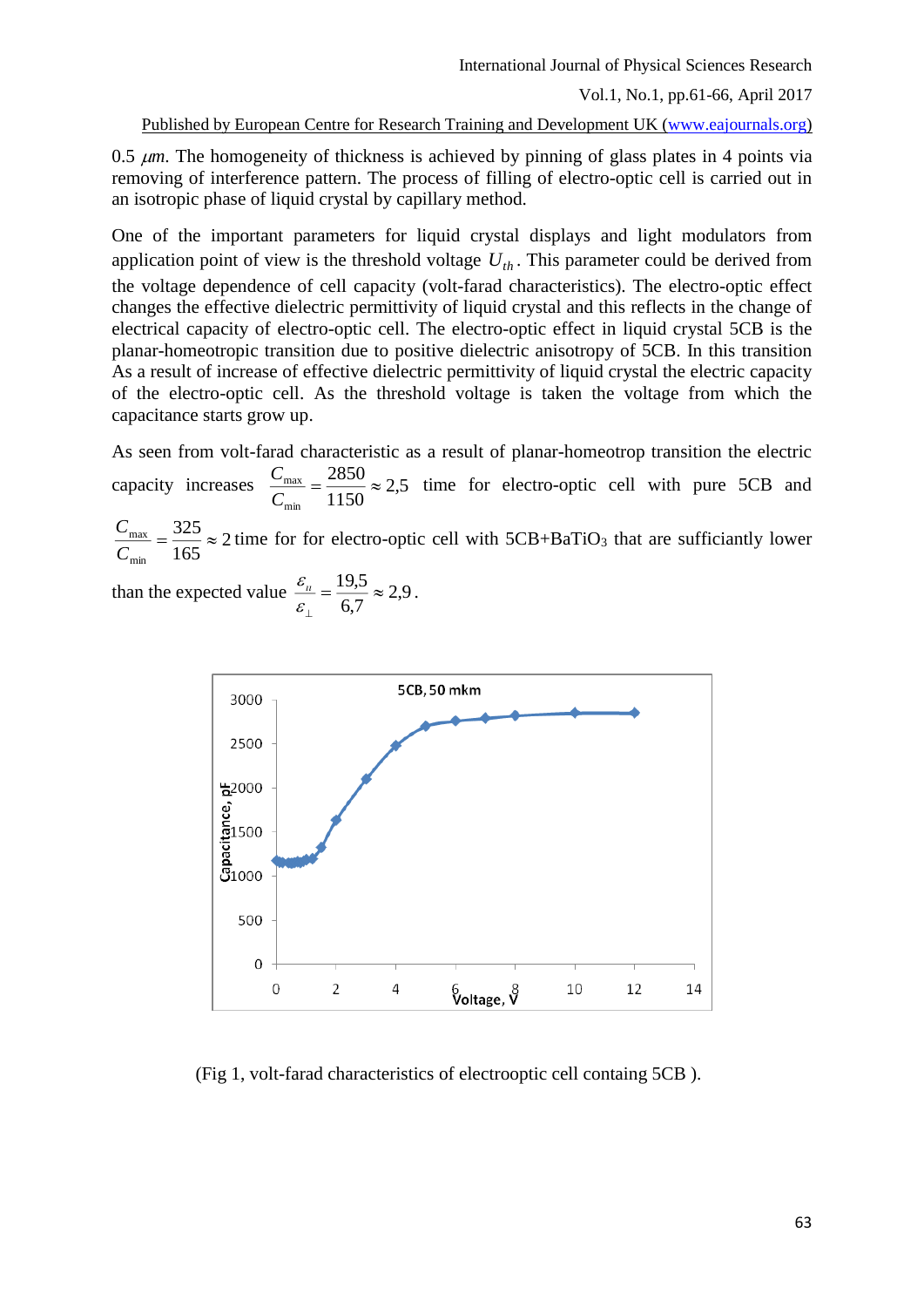Published by European Centre for Research Training and Development UK [\(www.eajournals.org\)](http://www.eajournals.org/)



(Fig 2, volt-farad characteristics of electrooptic cell containg  $5CB + BaTiO<sub>3</sub>$ ).

### **Experimental Results**

In figures 1 and 2 the volt-farad characteristic of electro-optic cells with pure 5CB and composite 5CB + BaTiO3 nanopartciles, respectively, are presented.

As we see the elctric capacity increasing of the cell with pure liquid crsytal starts at  $U_{th}=1.2$ V. As mentioned above this is related to the increase of effective dielectric permittivity as the result of transition of liquid crystal from planar to homeotropic orientation. Adding of BaTiO3 nanoparticles to liquid crystal cause the important changes of volt-farady chracteristics. Starting from U<sub>th1</sub>=0.4 V, the capacity increase weakly and from U<sub>th2</sub>=2 V it starts to increase strongly. In addition, for composite of liquid crystals and BaTiO3 nanoparticles, the capacity slightly decreases starting from 6 V.

### **Discussions**

The threshold voltage of planar-homeotropic transition for liquid crystal with positive dielectric anisotropy for the case of strong anchoring of liquid crystal molecules to the surface could be defined by the formula:

$$
U_{th} = \pi \sqrt{\frac{K_{11}}{\Delta \varepsilon \varepsilon_0}}
$$

 $K_{11}$  is the splay elastic constant of liquid crystal,  $\varepsilon_0 = 8,85 \ pF$  *m* is the electric constant and  $\Delta \varepsilon = \varepsilon_u - \varepsilon_{\perp}$  is the anisotropy dielectric permittivity. The planar-homeotropic transition initially occurs in the volume (in the middle of the cell) and then spreads towards the surfaces as the electric field increase. In the case of strong anchoring the liquid crystal molecules turns at the surface less than bulk molecules and the obtained final homeotropic orientation is not perfect even at voltages much higher than threshold voltage, so the value of dielectric permittivity  $\varepsilon_{ll} = 19.5$  is found unachievable.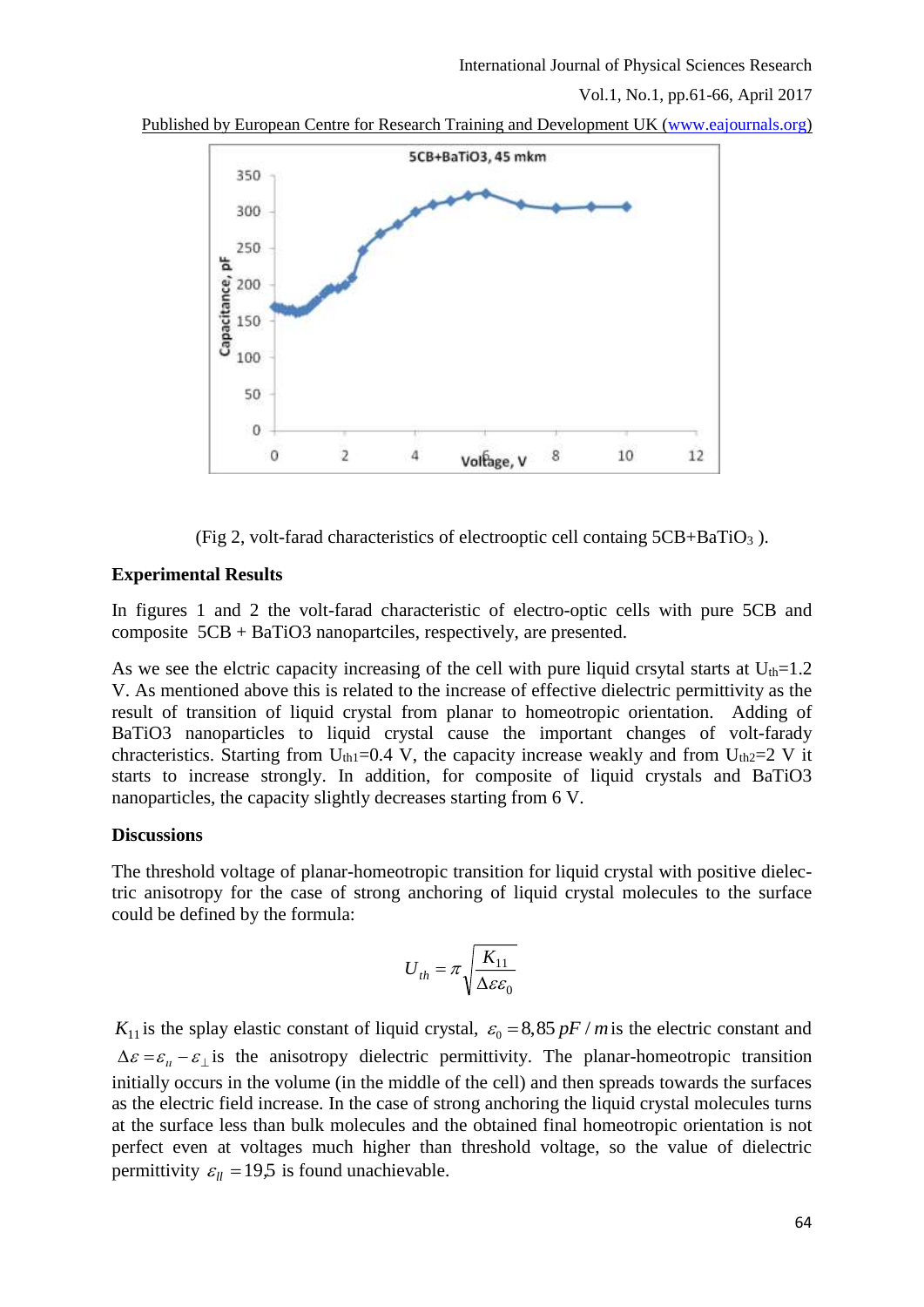#### Published by European Centre for Research Training and Development UK [\(www.eajournals.org\)](http://www.eajournals.org/)

The existence of two threshold voltage for the case of addition of BaTiO<sub>3</sub> nanoparticles could be explained as follow. The simplest calculations show that for  $1\%$  weight value of BaTiO<sub>3</sub> nanoparticles the average distance between  $BaTiO<sub>3</sub>$  nanoparticles are of order of 10 µm. In the absence of electric field the  $BaTiO<sub>3</sub>$  particles have polydomain structure (the total spontaneous polarization is zero) and does not disturb the director field of liquid crystal. The application of electric field leads to partial polarization of particles that create their own (local) field. When the voltage applied to electro-optic cell exceeds first threshold voltage  $U_{th}$  the local field changes the orientation of liquid crystal molecules around these particles that sensibly changes the dielectric permittivity of liquid crystal. As the voltage increase the polarized particles changes orientation of the liquid crystal molecules at higher distances and when the applied voltage becomes higher than second threshold voltage  $U_{th2}$  the action distance of polarized particles have the same order as distance between them and this causes all the molecules to be aligned perpendicular to the surface in the bulk (homeotropic orientation). This whereas causes the secondary sharp increasing of dielectric permittivity. Two step character of planar- homeotropic transition in the case of  $BaTiO<sub>3</sub>$  added liquid crystal cell is confirmed by other electro-optic measurements<sup>13</sup>. The reason of slight decrease in capacity at higher voltages could be explained by electro occurrence of hydrodynamic instability. This is proved true by visual observations under polarization microscope (fig 3c).



200 mkm

Fig 3. The appearance of electro optic effects of liquid crystal with additional BaTiO3 under polarization microscope: a)U=0 initial planar state; b)U=4V homeotrop state;

c)U=8 V electrohydrodynamic instability.

## **REFERENCE**

- 1. Kohki Takatoh, Masaki Hasegawa, Mitsuhiro Koden, Nobuyuki Itoh, Ray Hasegawa and Masanori Sakamoto - *Alignment Technologies and Applications of Liquid Crystal Devices,* Taylor and Francis, London and New York, 2005, 251 p.
- 2. D.-K. Yang and S.-T. Wu **-** *Fundamentals of Liquid Crystal Devices***,** John Wiley & Sons, Ltd., 2006, 378 p.